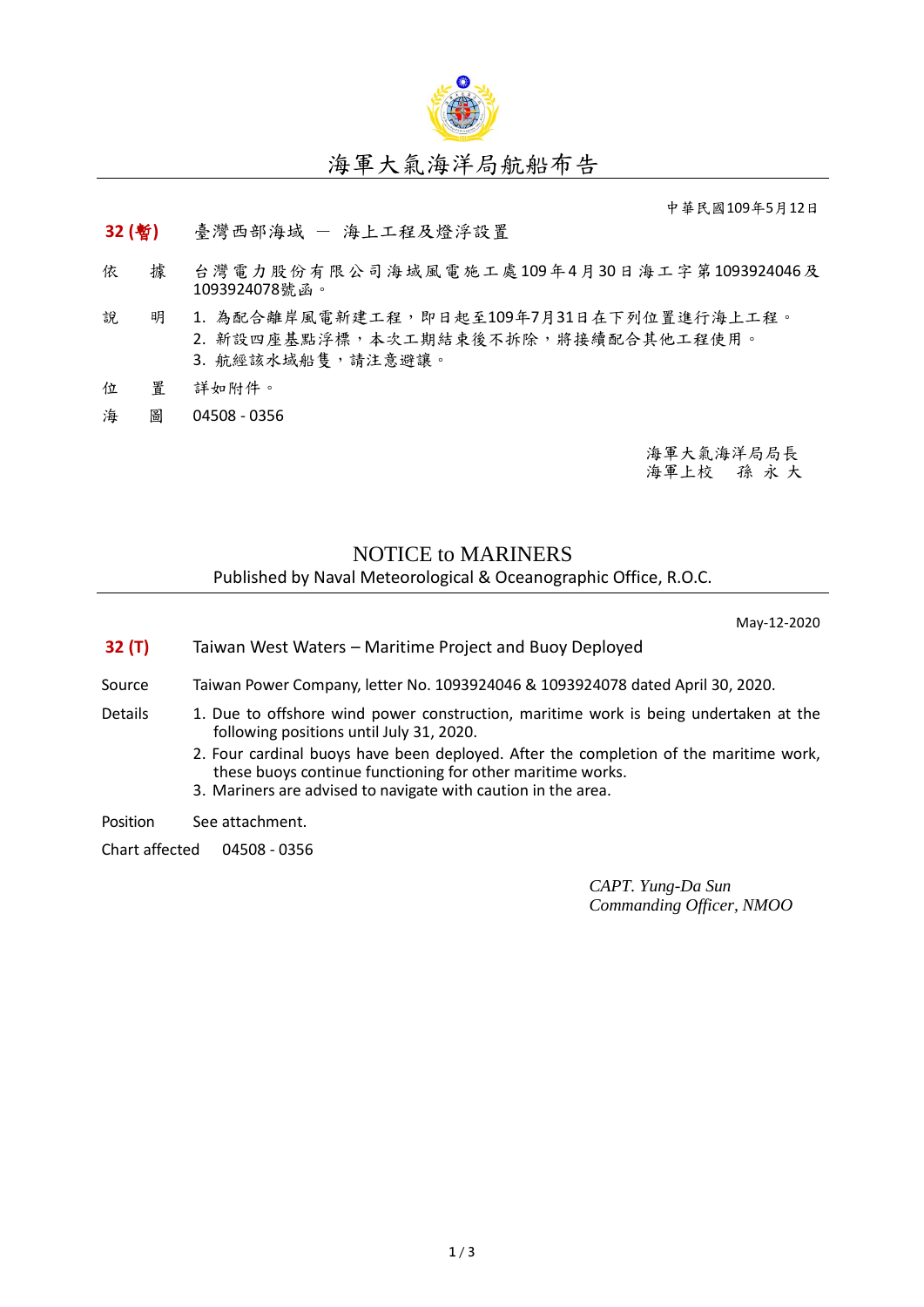ļ



A. 海上工程 (藍色標示部份) (Maritime Project(Blue area))